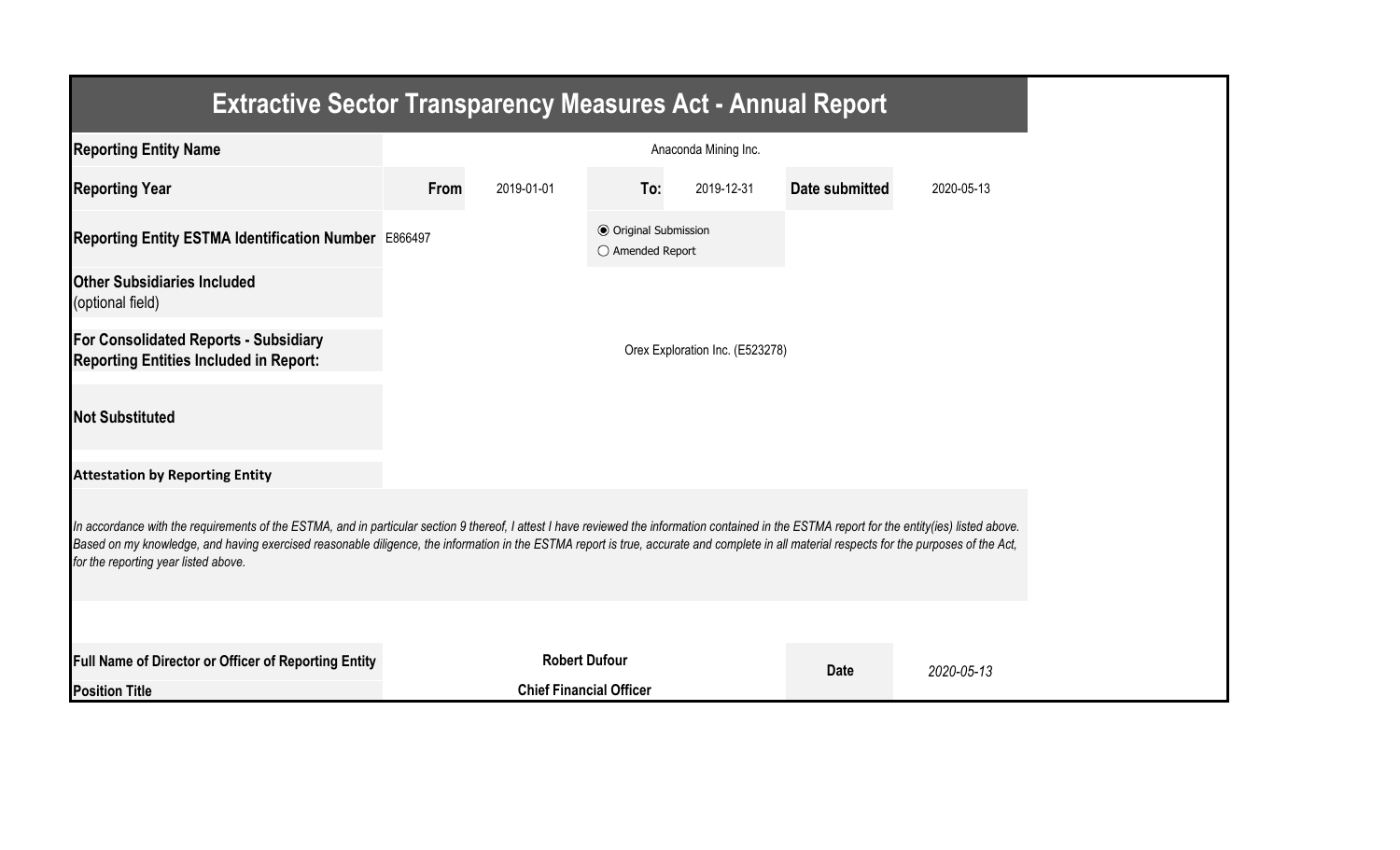| <b>Extractive Sector Transparency Measures Act - Annual Report</b>                                                     |                                          |                                                                                                                                                                                                                              |                                        |            |         |                                |                |                  |                                               |                                      |              |  |
|------------------------------------------------------------------------------------------------------------------------|------------------------------------------|------------------------------------------------------------------------------------------------------------------------------------------------------------------------------------------------------------------------------|----------------------------------------|------------|---------|--------------------------------|----------------|------------------|-----------------------------------------------|--------------------------------------|--------------|--|
| <b>Reporting Year</b><br><b>Reporting Entity Name</b><br><b>Reporting Entity ESTMA</b><br><b>Identification Number</b> | From:                                    | 2019-01-01                                                                                                                                                                                                                   | To:<br>Anaconda Mining Inc.<br>E866497 | 2019-12-31 |         | <b>Currency of the Report</b>  | CAD            |                  |                                               |                                      |              |  |
| <b>Subsidiary Reporting Entities (if</b><br>necessary)                                                                 | Orex Exploration Inc. (E523278)          |                                                                                                                                                                                                                              |                                        |            |         |                                |                |                  |                                               |                                      |              |  |
| <b>Payments by Payee</b>                                                                                               |                                          |                                                                                                                                                                                                                              |                                        |            |         |                                |                |                  |                                               |                                      |              |  |
| Country                                                                                                                | Payee Name                               | Departments, Agency, etc<br>within Payee that Received<br>Payments                                                                                                                                                           | <b>Taxes</b>                           | Royalties  | Fees    | <b>Production Entitlements</b> | <b>Bonuses</b> | <b>Dividends</b> | Infrastructure<br><b>Improvement Payments</b> | <b>Total Amount paid to</b><br>Payee | <b>Notes</b> |  |
| Canada -Newfoundland and Labrador                                                                                      | Province of Newfoundland and<br>Labrador | Department of Natural<br>Resources; Department of<br>Finance; Department of<br>Municipal Affairs and<br>Environment; Workplace Health,<br>Safety & Compensation<br>Commission; Department of<br>Fisheries and Land Resources | 930,000                                |            | 190,000 |                                |                |                  |                                               | 1,120,000                            |              |  |
|                                                                                                                        |                                          |                                                                                                                                                                                                                              |                                        |            |         |                                |                |                  |                                               |                                      |              |  |
|                                                                                                                        |                                          |                                                                                                                                                                                                                              |                                        |            |         |                                |                |                  |                                               |                                      |              |  |
|                                                                                                                        |                                          |                                                                                                                                                                                                                              |                                        |            |         |                                |                |                  |                                               |                                      |              |  |
|                                                                                                                        |                                          |                                                                                                                                                                                                                              |                                        |            |         |                                |                |                  |                                               |                                      |              |  |
|                                                                                                                        |                                          |                                                                                                                                                                                                                              |                                        |            |         |                                |                |                  |                                               |                                      |              |  |
|                                                                                                                        |                                          |                                                                                                                                                                                                                              |                                        |            |         |                                |                |                  |                                               |                                      |              |  |
|                                                                                                                        |                                          |                                                                                                                                                                                                                              |                                        |            |         |                                |                |                  |                                               |                                      |              |  |
|                                                                                                                        |                                          |                                                                                                                                                                                                                              |                                        |            |         |                                |                |                  |                                               |                                      |              |  |
|                                                                                                                        |                                          |                                                                                                                                                                                                                              |                                        |            |         |                                |                |                  |                                               |                                      |              |  |
|                                                                                                                        |                                          |                                                                                                                                                                                                                              |                                        |            |         |                                |                |                  |                                               |                                      |              |  |
| <b>Additional Notes:</b>                                                                                               |                                          |                                                                                                                                                                                                                              |                                        |            |         |                                |                |                  |                                               |                                      |              |  |